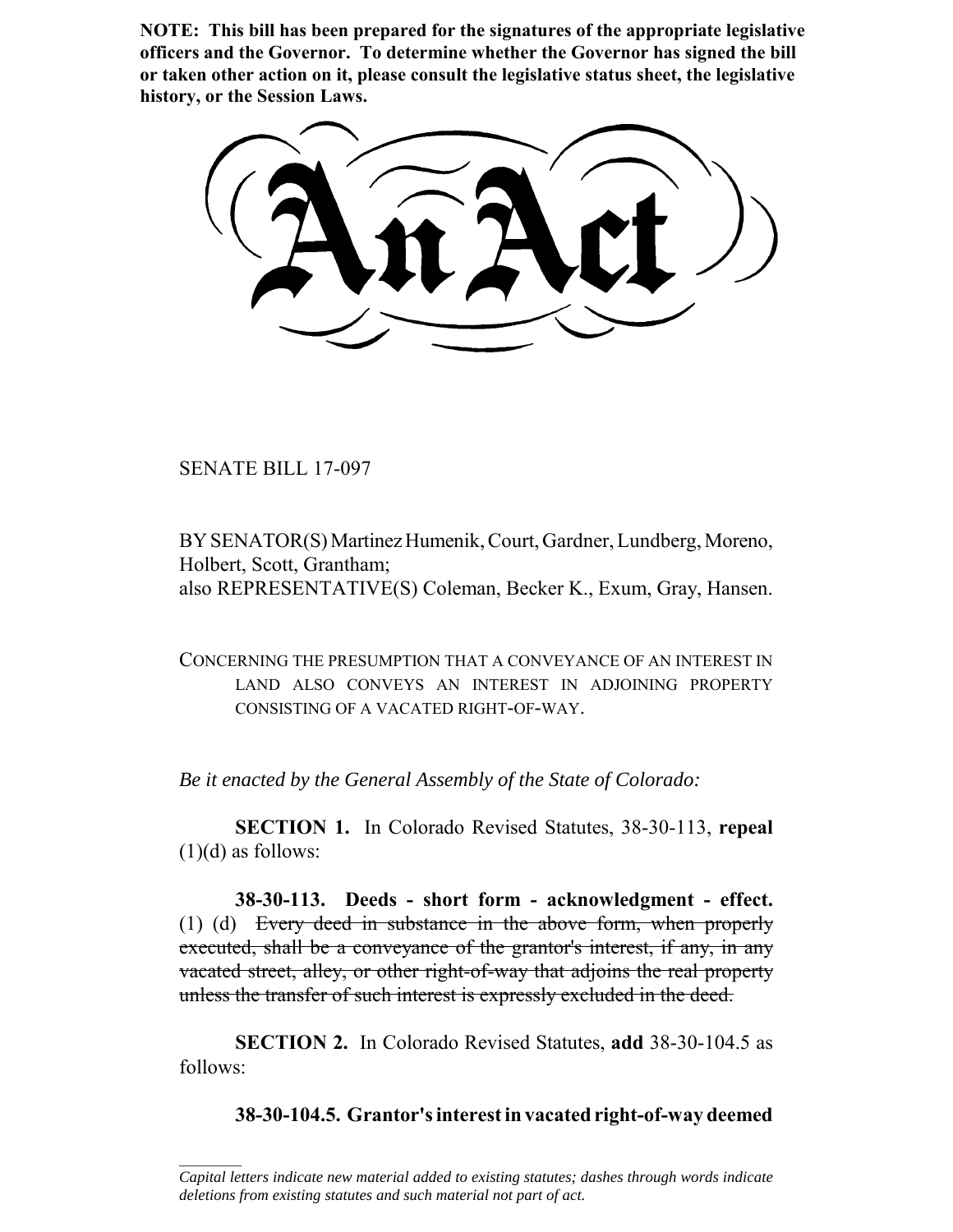**included.** EVERY CONVEYANCE OR ENCUMBRANCE OF REAL PROPERTY, VOLUNTARY OR OTHERWISE, INCLUDING BUT NOT LIMITED TO ANY FORM OF DEED, LEASE, DEED OF TRUST, MORTGAGE, OR LIEN, IS DEEMED TO INCLUDE THE GRANTOR'S INTEREST, IF ANY, IN ANY VACATED STREET, ALLEY, OR OTHER RIGHT-OF-WAY THAT ADJOINS THE REAL PROPERTY UNLESS THE INTEREST IS EXPRESSLY EXCLUDED BY THE TERMS OF THE CONVEYANCE OR ENCUMBRANCE.

**SECTION 3. Act subject to petition - effective date.** This act takes effect at 12:01 a.m. on the day following the expiration of the ninety-day period after final adjournment of the general assembly (August 9, 2017, if adjournment sine die is on May 10, 2017); except that, if a referendum petition is filed pursuant to section 1 (3) of article V of the state constitution against this act or an item, section, or part of this act within such period, then the act, item, section, or part will not take effect unless approved by the people at the general election to be held in November 2018